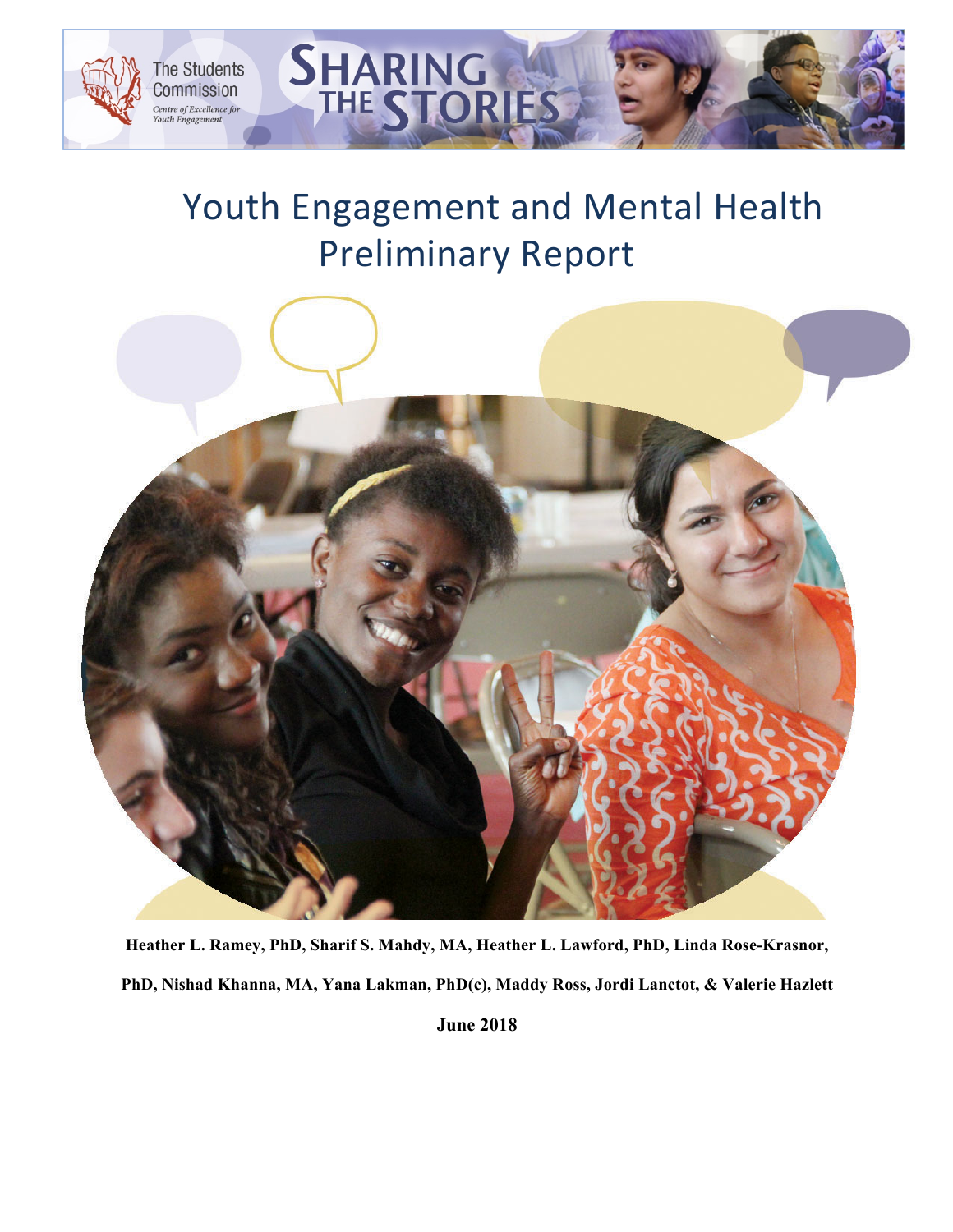## Table of Contents

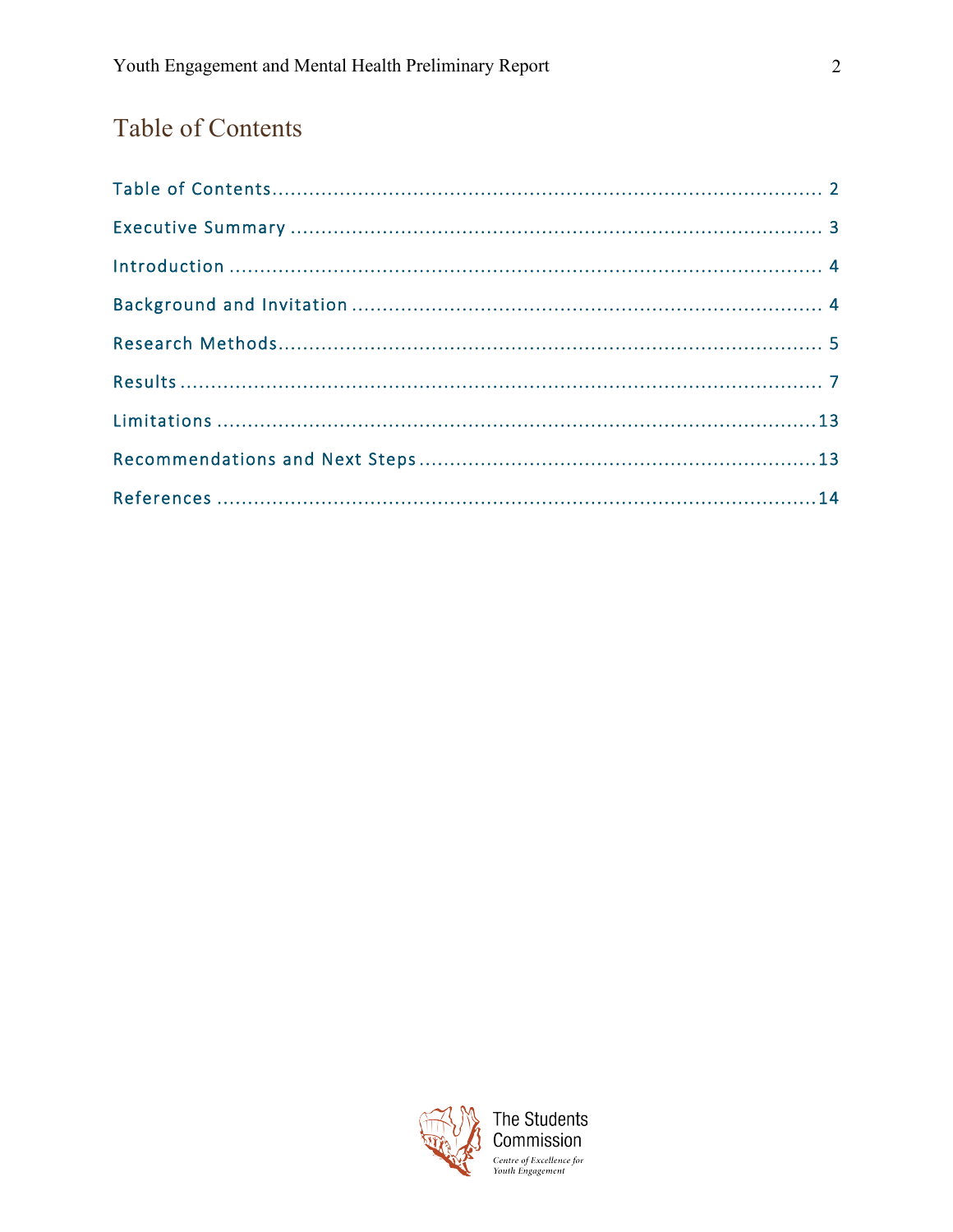## Executive Summary

This report is part of a larger project, aimed at examining potential links between youth's engagement and mental health knowledge and wellness. The current report is based on early findings from this project, specifically comparing the experiences of youth who do and do not identify as LGBTQ. We examined links between youth's engagement and mental health knowledge and wellness, in a diverse youth population. We found some differences in these associations for minority and non-minority youth. Youth participants in this project  $(N = 135)$ ; Mean age  $= 17.5$  years;  $SD = 2.8$ ) are were connected to organizational partners of the Centre of Excellence for Youth Engagement. Participants self-identified across various minority status groups, including LGBTQ (48%).

LGBTQ and non-LGBTQ youth in the current study reported having the same level of knowledge around mental health supports and strategies. Their ratings on all of the other mental health indicators, however, were different. LGBTQ youth reported significantly higher rates of emotional problems (e.g., feeling left out of things, trouble making decisions), physical complaints (e.g., headaches), and psychological complaints (e.g., difficulties sleeping, feeling "low"). LGBTQ youth also reported significantly lower rates of emotional well being (e.g., feeling fit, well, and full of energy).

We also compared the scores for LGBTQ and non-LGBTQ youth on their experiences being engaged within their various youth programs. The two groups did not differ in how safe and welcoming they felt in programs, how much voice they had, or in their ratings of how collaborative and respected they felt in their relationships with adult program staff

Our current findings suggest that there is a need for increased supports for LGBTQ youth. This increased support appears to be critical in order to build youth's resiliency, as well as preventing or reducing the greater mental health challenges that they experience.

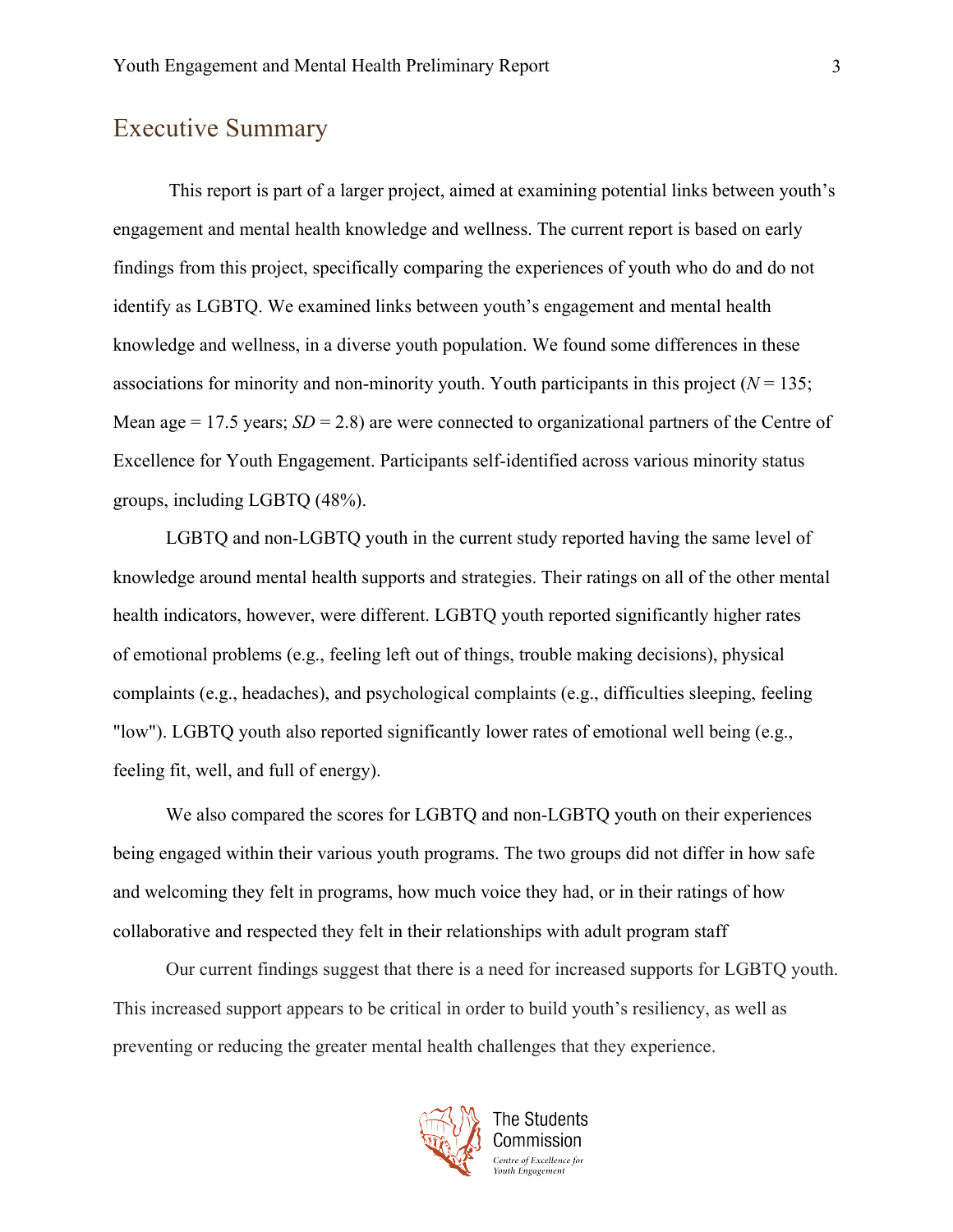#### **Introduction**

Youth's voice and youth engagement have come increasingly under focus in youth services in Ontario and throughout Canada. Youth engagement involves young people in meaningful decision making, including program choices, advocacy efforts, public education, anti-stigma initiatives, and health promotion activities. Governments, public health, and nonprofit organizations across Canada have widely adopted youth engagement as a tool for promoting youth mental health (Pan-Canadian Joint Consortium on School Health, 2014; Centre for Addiction and Mental Health Resource Centre, 2012). Despite the popularity of youth engagement as a mental health promotion tool, however, direct evaluations of youth engagement as youth mental health promotion are limited. Research on youth engagement in minority populations, moreover, who carry an excess burden of mental health problems, is particularly lacking (Ramey, Lawford, Rose-Krasnor, Freeman, & Lanctot, submitted; Ciocanel et al., 2017; Russell & Fish, 2016).

In this project, we are examining potential links between youth's engagement and mental health knowledge and wellness, in a diverse youth population. The current preliminary report is based on early findings from this project, specifically comparing the experiences of youth who do and do not identify as LGBTQ.

#### **Background and Invitation**

The Centre of Excellence for Youth Engagement CEYE is a network of youth, organizations and academics focused on identifying best practices in youth engagement programs and initiatives. The SCC's and CEYE's network purpose is to contribute to a world where young people are valued and heard and where their ideas for improving themselves and the lives of their peers and communities are put into action.

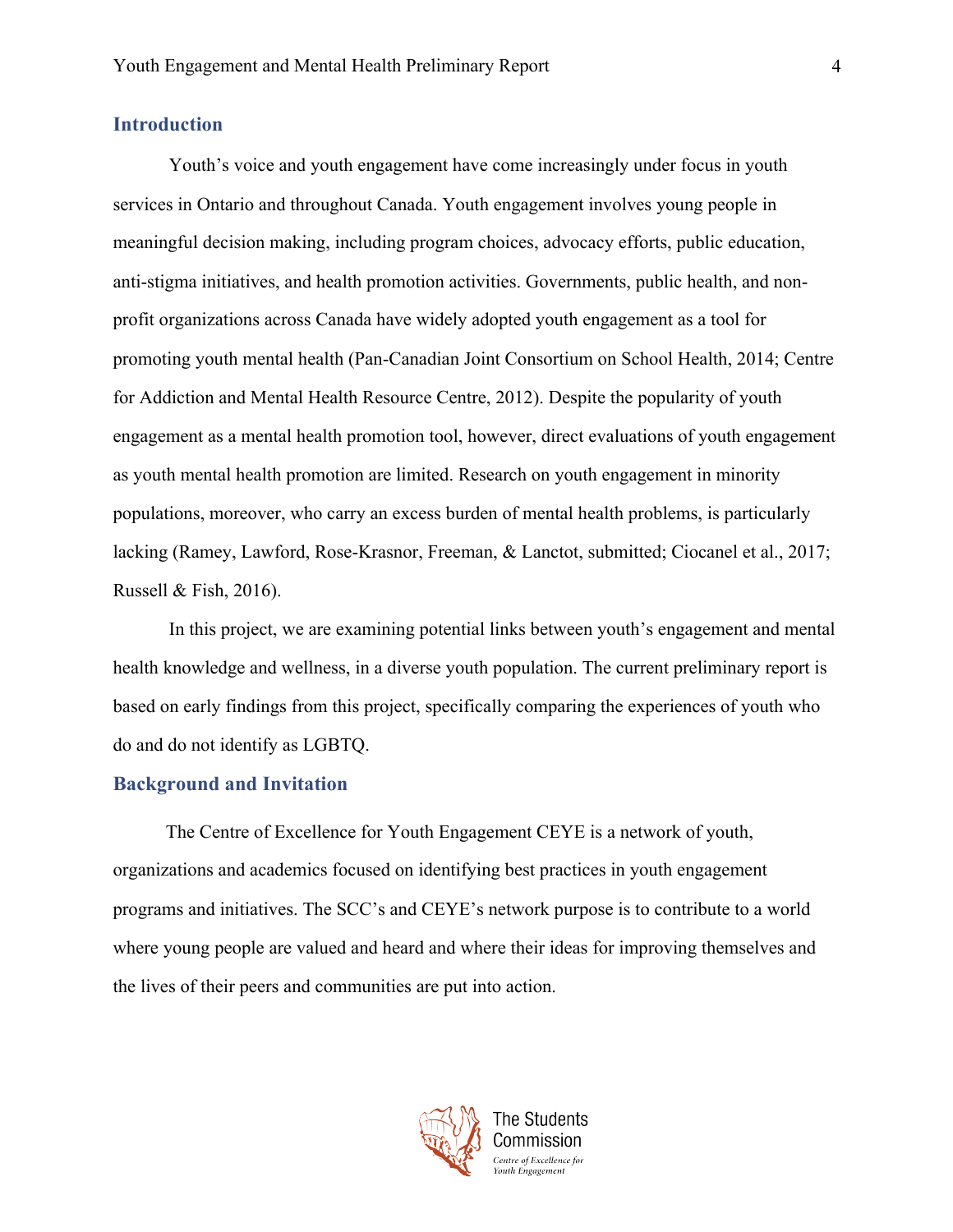The methodology used in this study was grounded in Action Research and the Centre of Excellence for Youth Engagement's (CEYE) Knowledge in Action (KIA) Model. Action Research focuses on studying "the resolution of… organizational issues together with those who experience these issues directly" (Coghlan & Brannick, 2014, p. 6). The KIA model posits that the closer the consumer is to the generation of knowledge, the more likely the uptake (Bowen  $\&$ Zwi, 2005; Graham et al., 2006; Kitson, Harvey & McCormack, 1998; Lavis et al., 2003; Tugwell et al., 2007). In line with these models, adults and youth have worked together, or at least provided consultation and input, at every stage of the project. The Sharing the Stories research platform used in the current project was developed through a process of youth-adult partnership. We are sharing preliminary findings with participants and stakeholders throughout the research project. We also value stakeholder feedback into all elements of the data analysis, data interpretation, implications, and recommendations.

### Research Methods

#### **Procedure**

Invitations to participate in the survey have been shared with Students Commission of Canada (SCC) and CEYE partners and stakeholders. This included programs using the Sharing the Stories platform, and youth at the #CanadaWeWant conference, held in March of 2018. Data will continue to be collected throughout 2018 and beyond. Participants who chose to participate completed an informed consent form, and then completed surveys either online or on paper.

Several *Sharing the Stories* (http://www.sharingthestories.ca) quantitative survey modules have been used to examine changes in outcomes from youth's experience around their own engagement in their program, and their mental health.

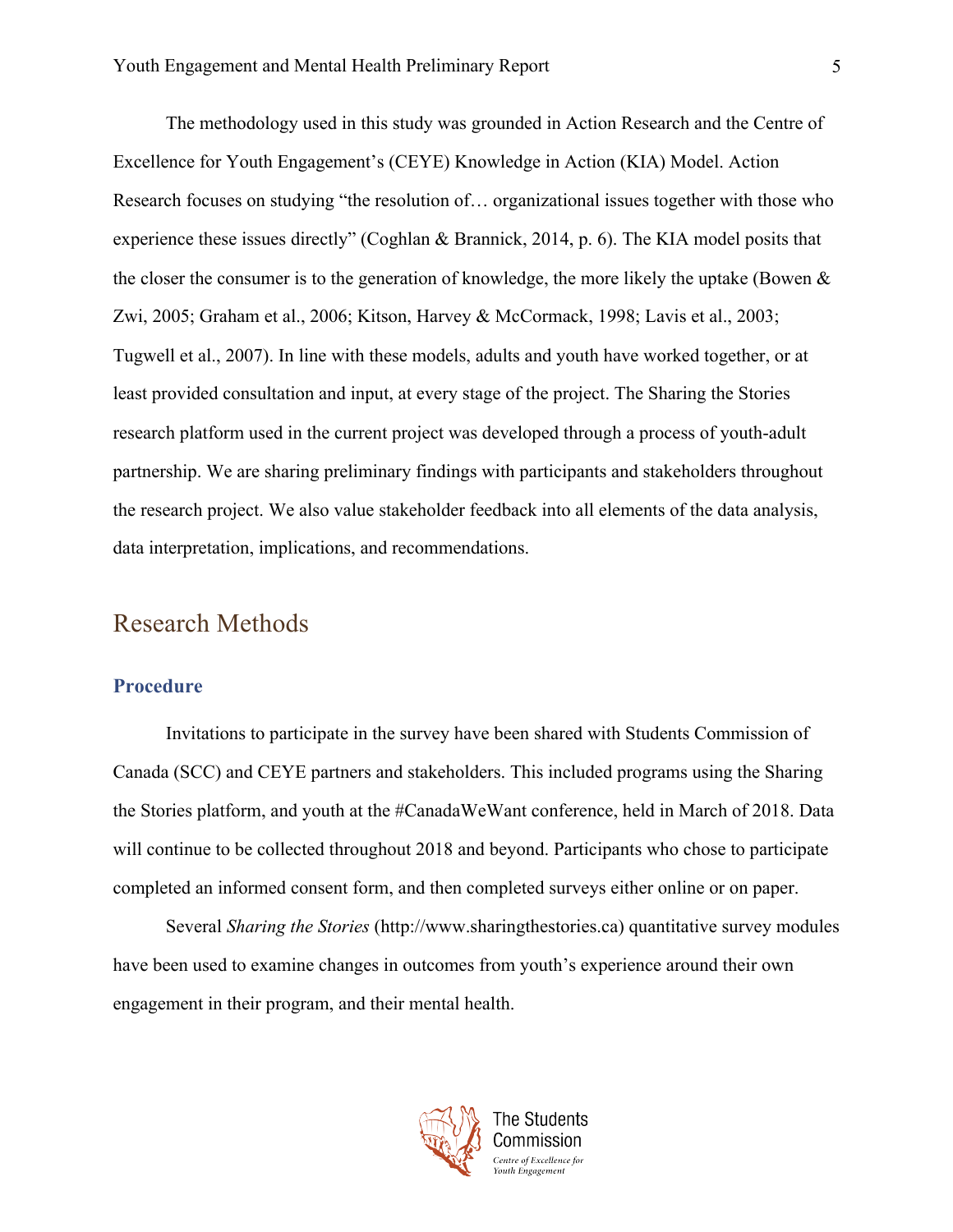Mental health and wellness was measured with scales of mental health knowledge (e.g., "How would you rate your knowledge of strategies to address mental health and wellness?") and emotions and mental wellness (e.g., "During the last week, how often have you… felt lonely?"). Questions are drawn from mental health modules of the International Health Behaviour in School-aged Children Study, an ongoing cross-national study of early adolescents and adolescents conducted in collaboration with the World Health Organization (Freeman et al., 2016).

The Merit Survey (Zeldin et al., 2014) was used to measure youth-adult partnerships. The Merit Survey tool was developed to assess program quality (e.g., safety), voice, and sense of community and youth-adult partnerships.

In addition, all participants were asked standard demographic questions, including youth's minority status (e.g., age, sexual orientation, gender identity, perceived income).

The majority of the questions were rated on a 5-point scale [e.g., 1 *(strongly disagree*) to 5 (*strongly agree*)] to determine the level at which participants agreed or disagreed with the statements/questions. Questions regarding mental health knowledge was rated from 1 (*very little*) to 10 (*a lot*).

#### **Data Management**

Data are securely housed at the CEYE in a centralized database. Participants' survey data are stored separately from their identifying information to ensure that their survey answers are confidential. Data are not used for any purpose other than research and evaluation, as described in the consent form that participants complete. The *Sharing the Stories* process has been reviewed and approved by Research Ethics Boards at Queen's University, Brock University, Bishop's University, and Humber Institute for Technology and Advanced Learning.

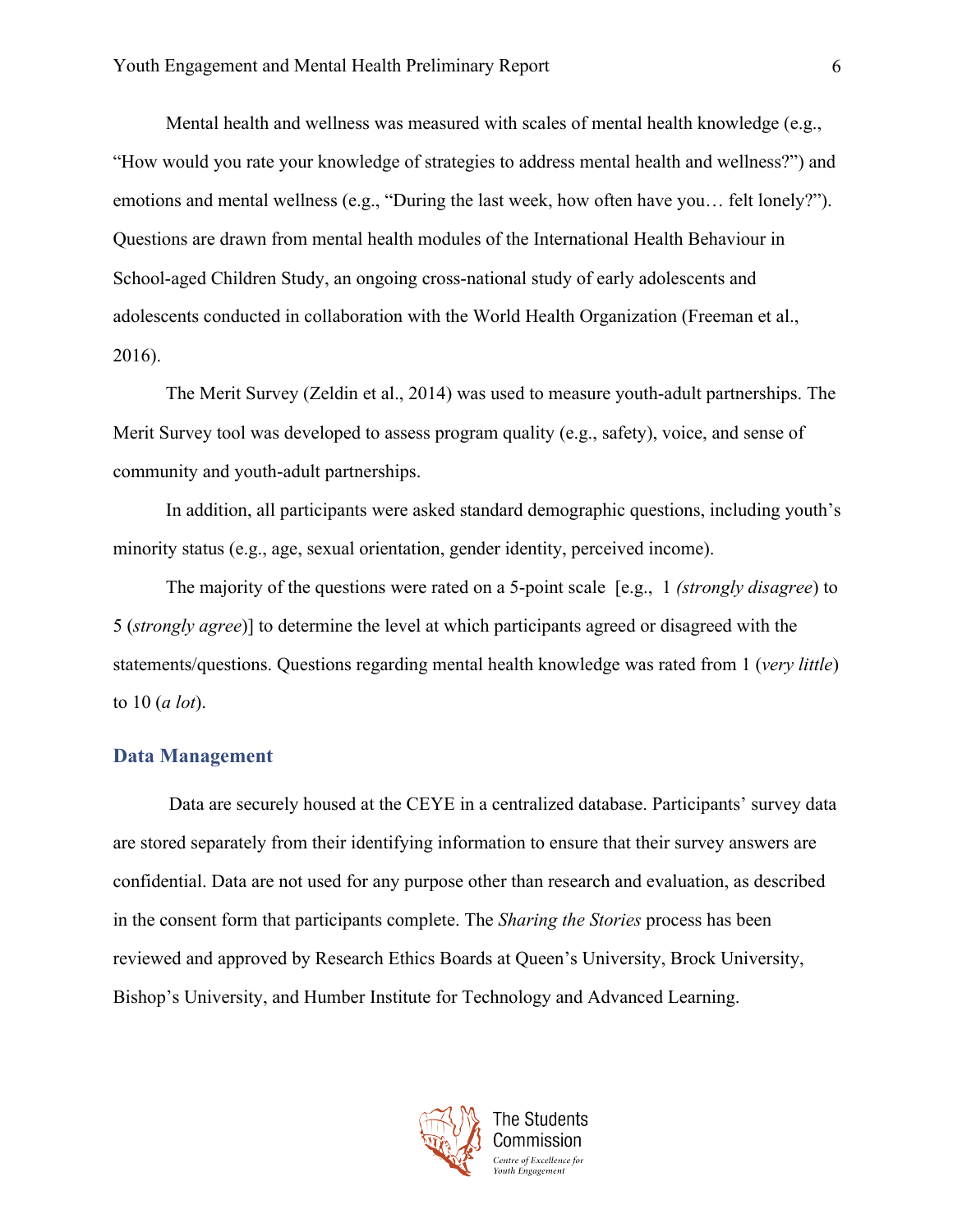#### **Analysis**

The quantitative analysis of the data was conducted using SPSS and R software. Graphs were produced to allow for a visual representation of the data.

A note on statistical significance: **Statistically significance** refers to the likelihood of arriving at the same conclusion (e.g., that two things are related to each other) just by chance, assuming the association does not exist in the real world. In other words, to say that a finding is statistically significant means that it is unlikely that our findings just occurred randomly. The most frequent research standard requires at least a 95% certainty that the result did not occur by chance. The certainty of a particular finding is reported with a p ("probability") value. The p value represents the percent chance that the results did occur randomly. For example, a *p* value of 0.03 would mean that there is a 3% chance that the results did occur randomly.

## Results

The survey responses from approximately 135 youth were included in the current report. Youth's average age was 17.5 years (*SD* = 2.8). Almost half (48%) self-identified as LGBTQ.

Survey responses are illustrated through the use of graphs (see below) and key findings are highlighted to provide a starting point from which to reflect on the data.

LGBTQ and non-LGBTQ youth in the current study reported having the same level of knowledge of mental health supports and strategies (see Figure 1). Their ratings on all of the other mental health indicators, however, were different. LGBTQ youth reported significantly higher rates of physical complaints (see Figure 2), psychological complaints (see Figure 3), and emotional problems (see Figure 4) than did non-LGBTQ youth . They also reported significantly lower rates of emotional well being (see Figure 5).

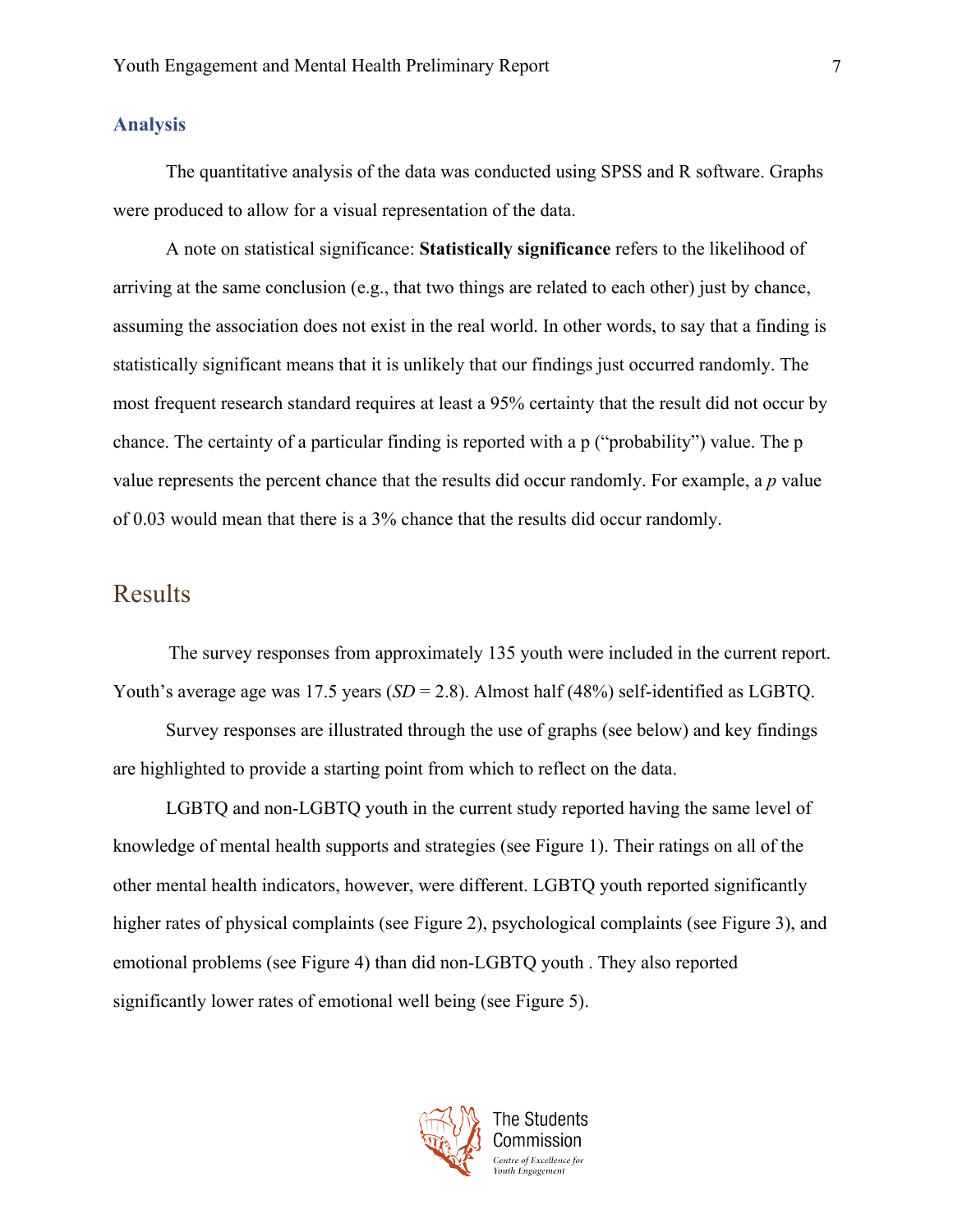We also compared LGBTQ youth and non-LGBTQ youth engagement within their program. The two groups did not have different ratings of how safe and welcoming they felt in programs, how much voice they had, or how collaborative and respected they felt in their relationships with adults in the program. We do not present each of the findings here, due to space considerations. However, more information is available from the first author upon request.

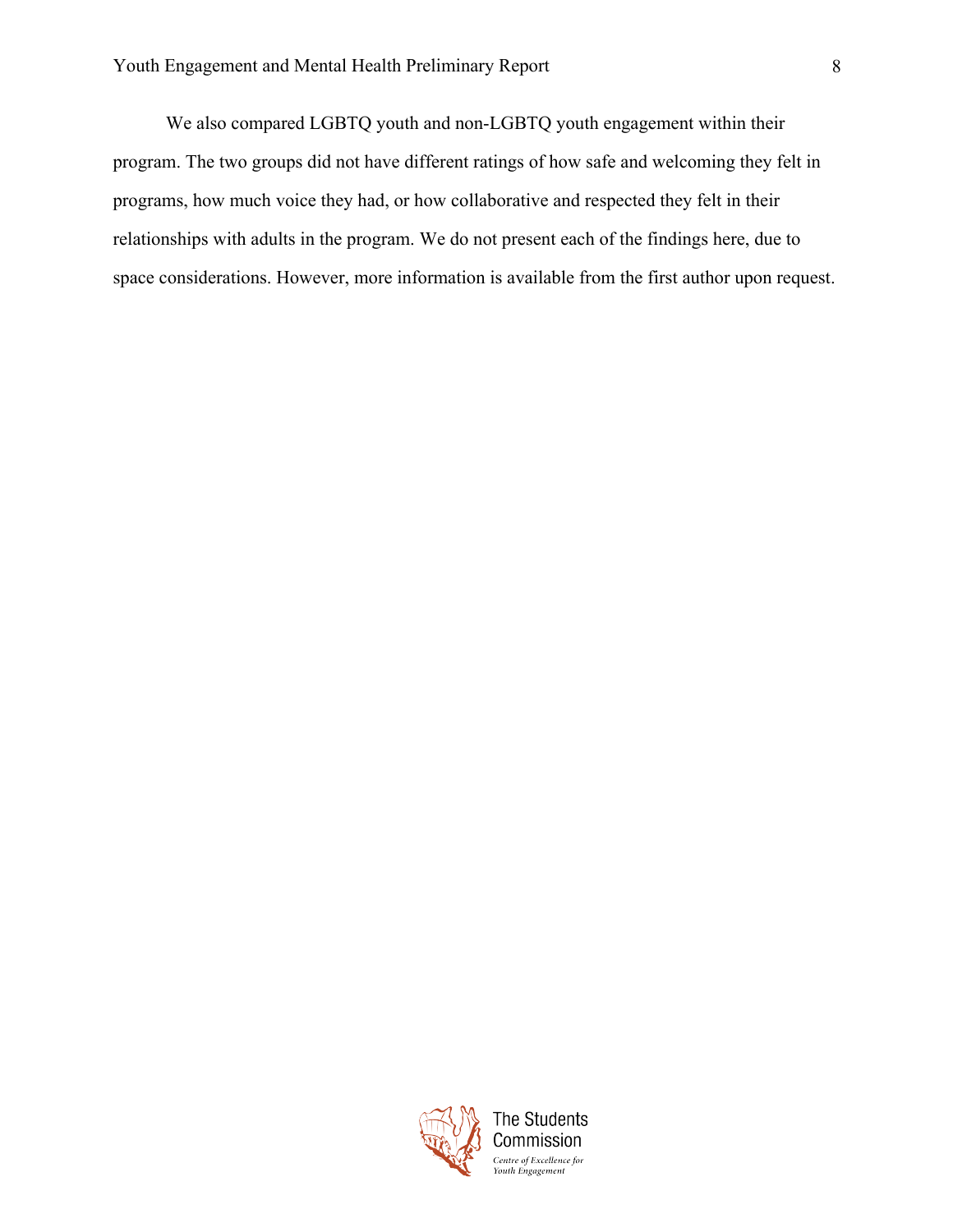

**Figure 1. Mental Health Knowledge.** Responses by survey participants indicated that youth who identified as LGBTQ and non-LGBTQ had similar levels of mental health knowledge (e.g., knowledge of strategies to address mental health and wellness, knowledge of services to address mental health and wellness)  $(t[121] = 0.248, p < 0.81)$ . Error bars indicate 1 standard deviation from the mean (an indication of variability around the mean).

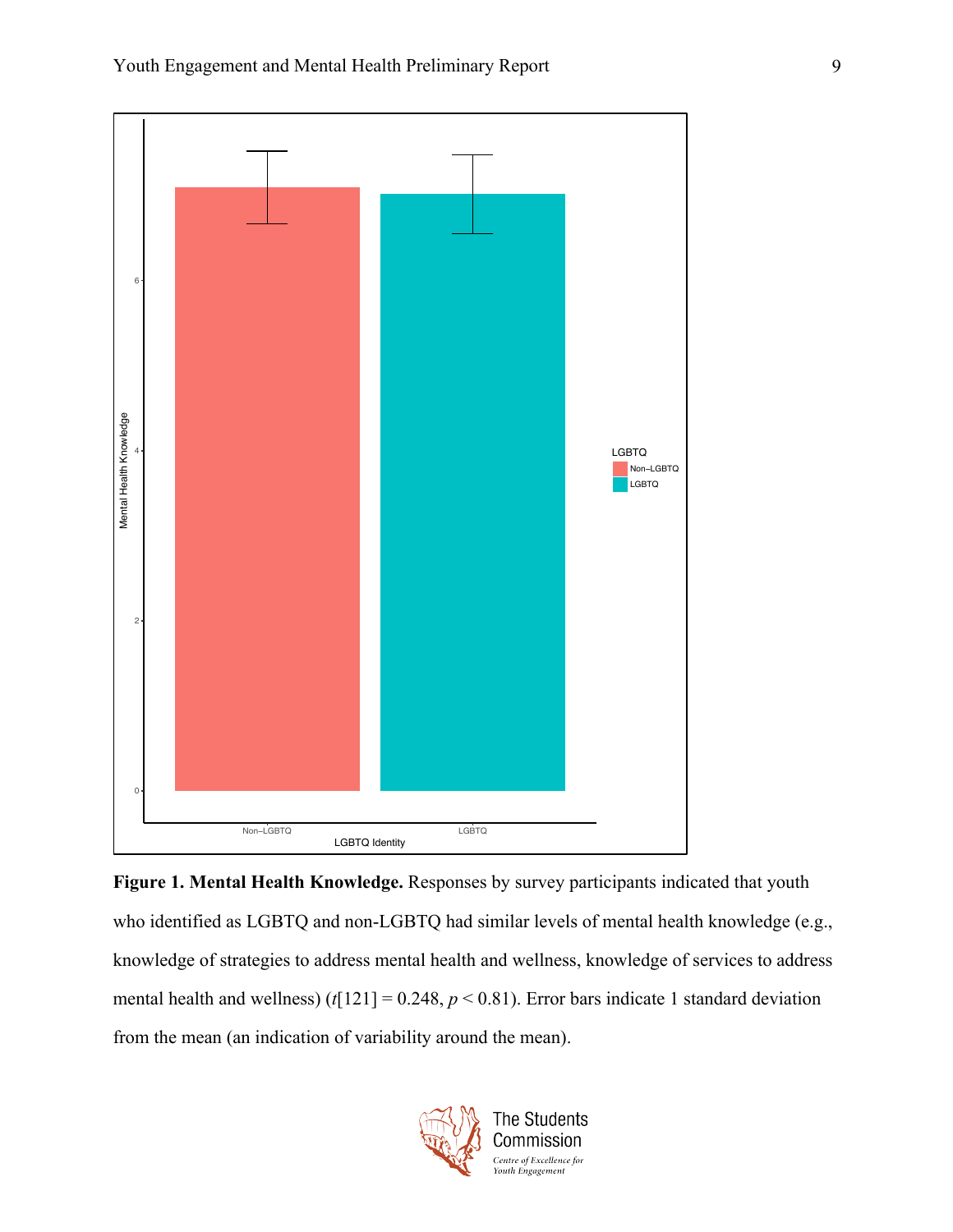

**Figure 2. Physical Complaints.** Responses by survey participants indicated that youth who identified as LGBTQ had statistically higher levels of physical complaints (e.g., headaches, stomachaches)  $(t[121] = 3.10, p < 0.01)$ .

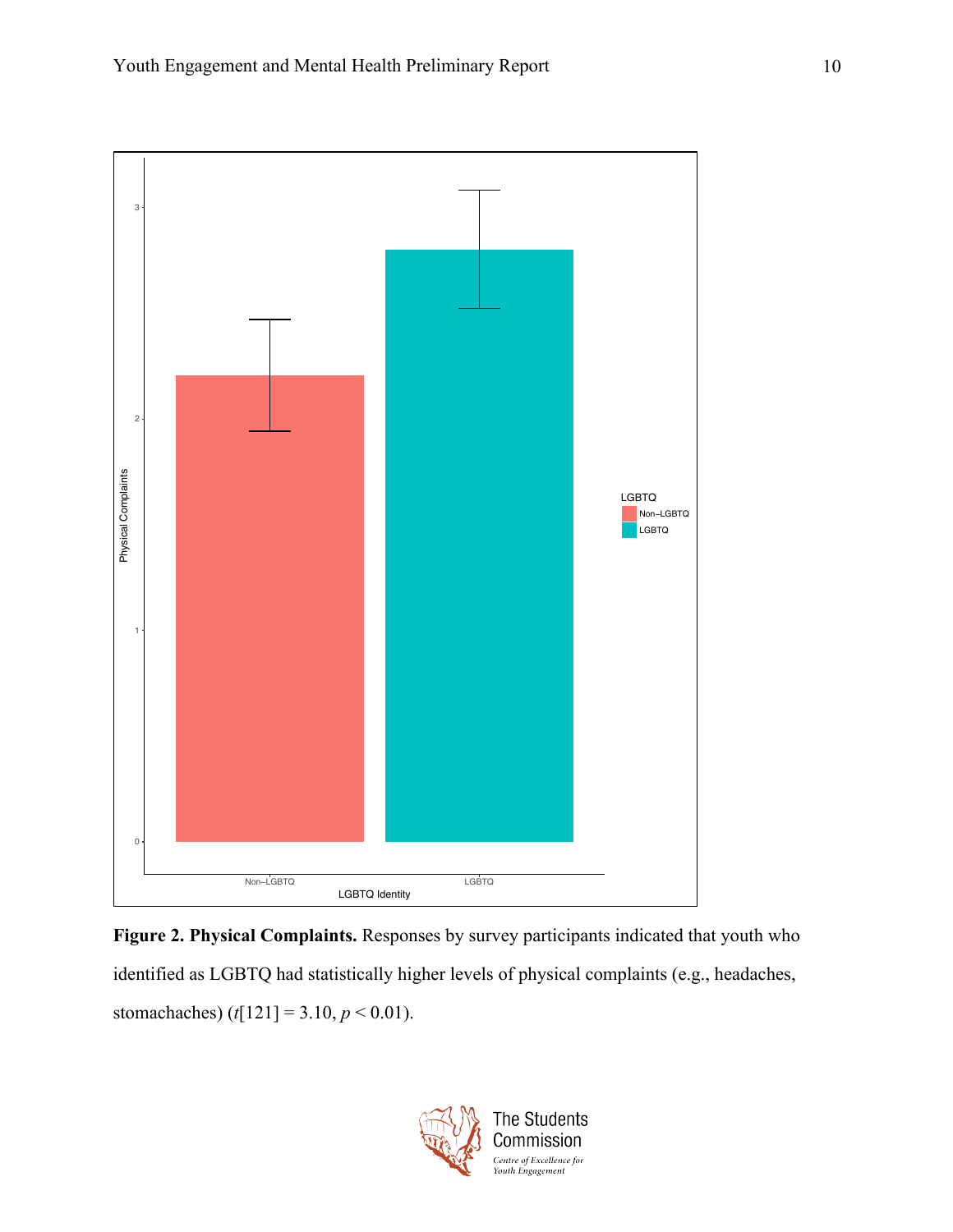

**Figure 3. Psychological Complaints.** Responses by survey participants indicated that youth who identified as LGBTQ had statistically higher levels of psychological complaints (e.g., difficulties sleeping, feeling "low")  $(t[121] = 3.88, p < 0.01)$ .

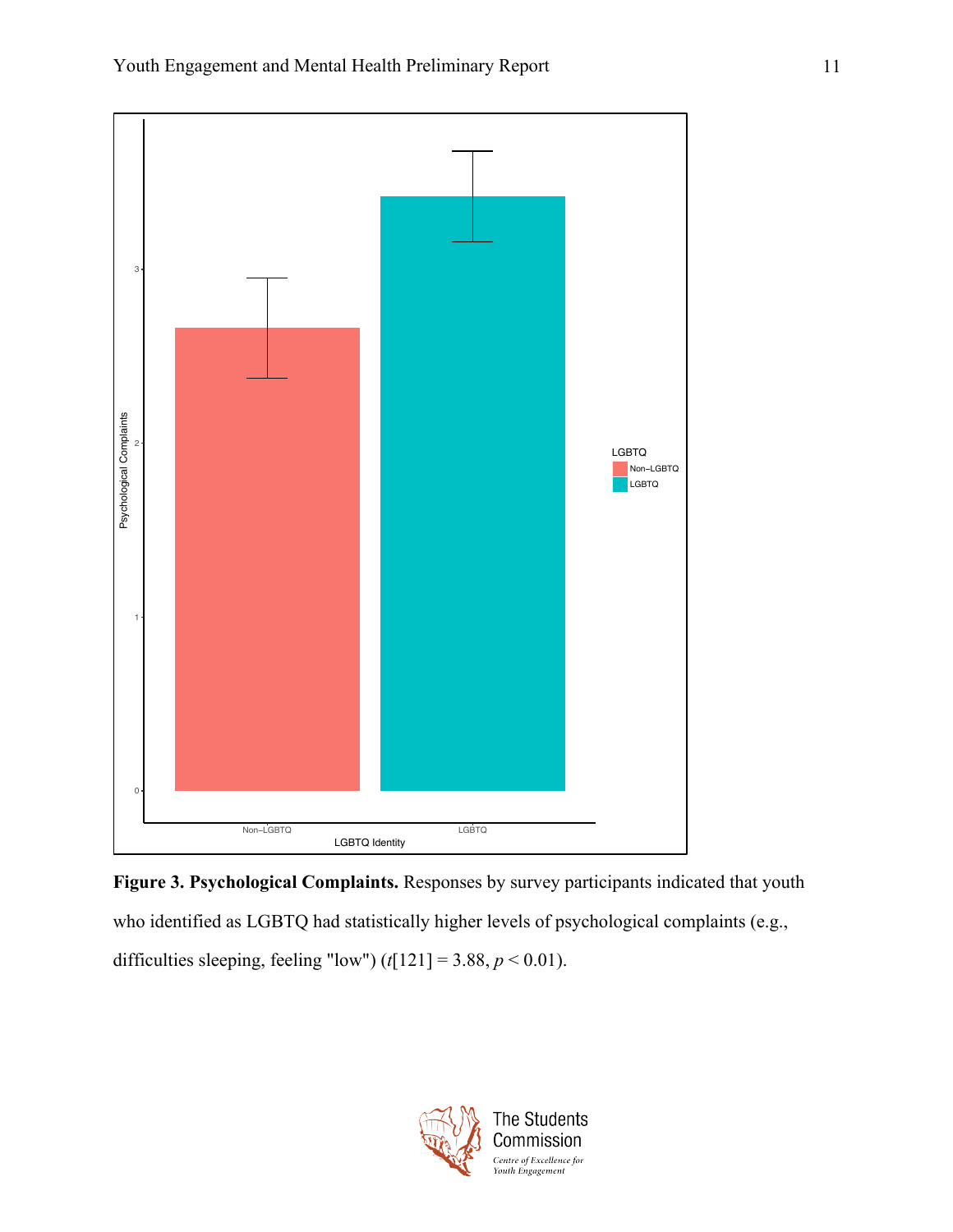

**Figure 4. Emotional Problems.** Responses by survey participants indicated that youth who identified as LGBTQ had statistically higher levels of emotional problems (e.g., (e.g., feeling left out of things, trouble making decisions)  $(t[131] = -4.56, p < 0.01)$ .

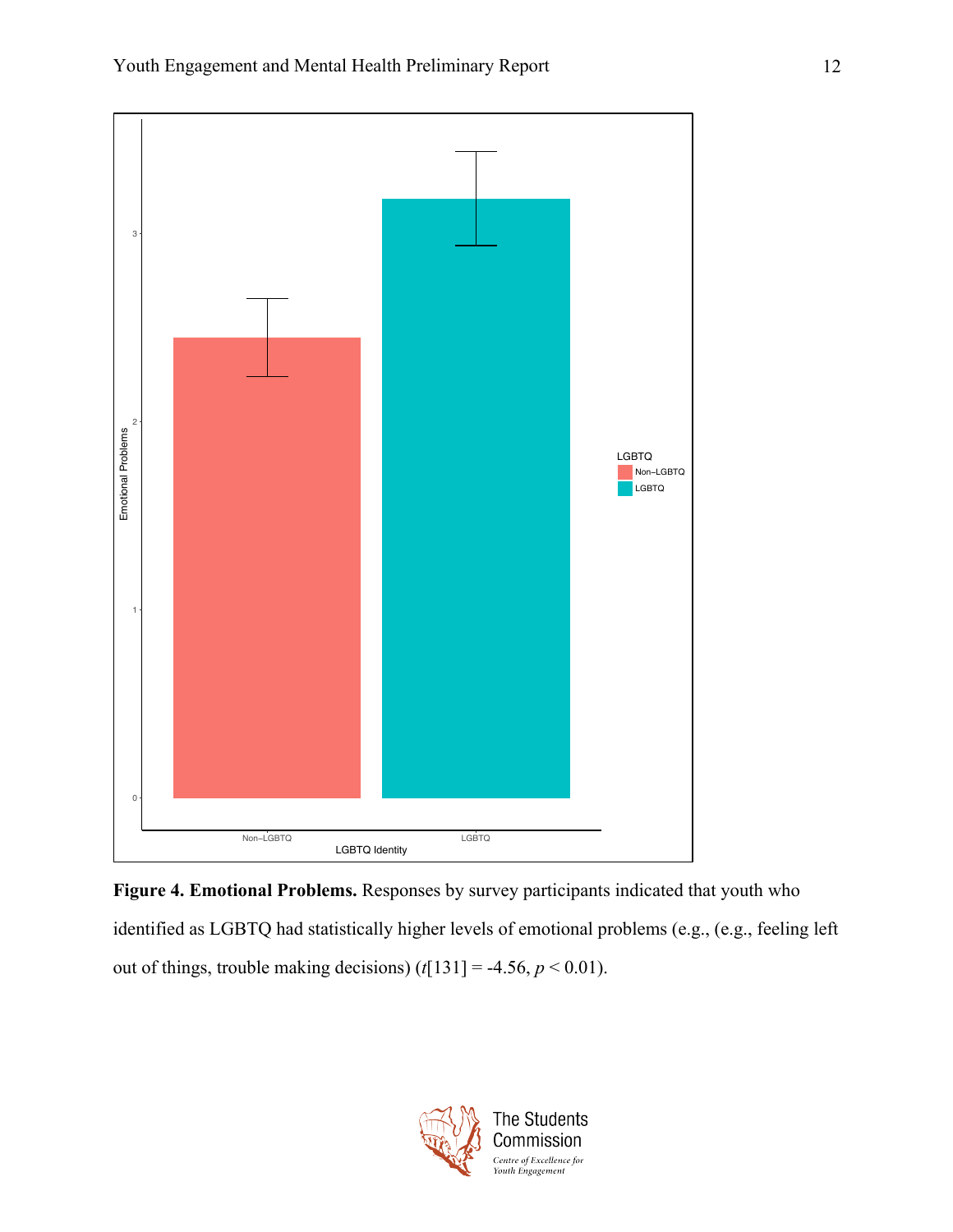

**Figure 5. Emotional Well Being.** Responses by survey participants indicated that youth who identified as LGBTQ had statistically lower levels of emotional well being (e.g., feeling fit, well, and full of energy) (*t*[129]= 3.65, *p* < 0.01).

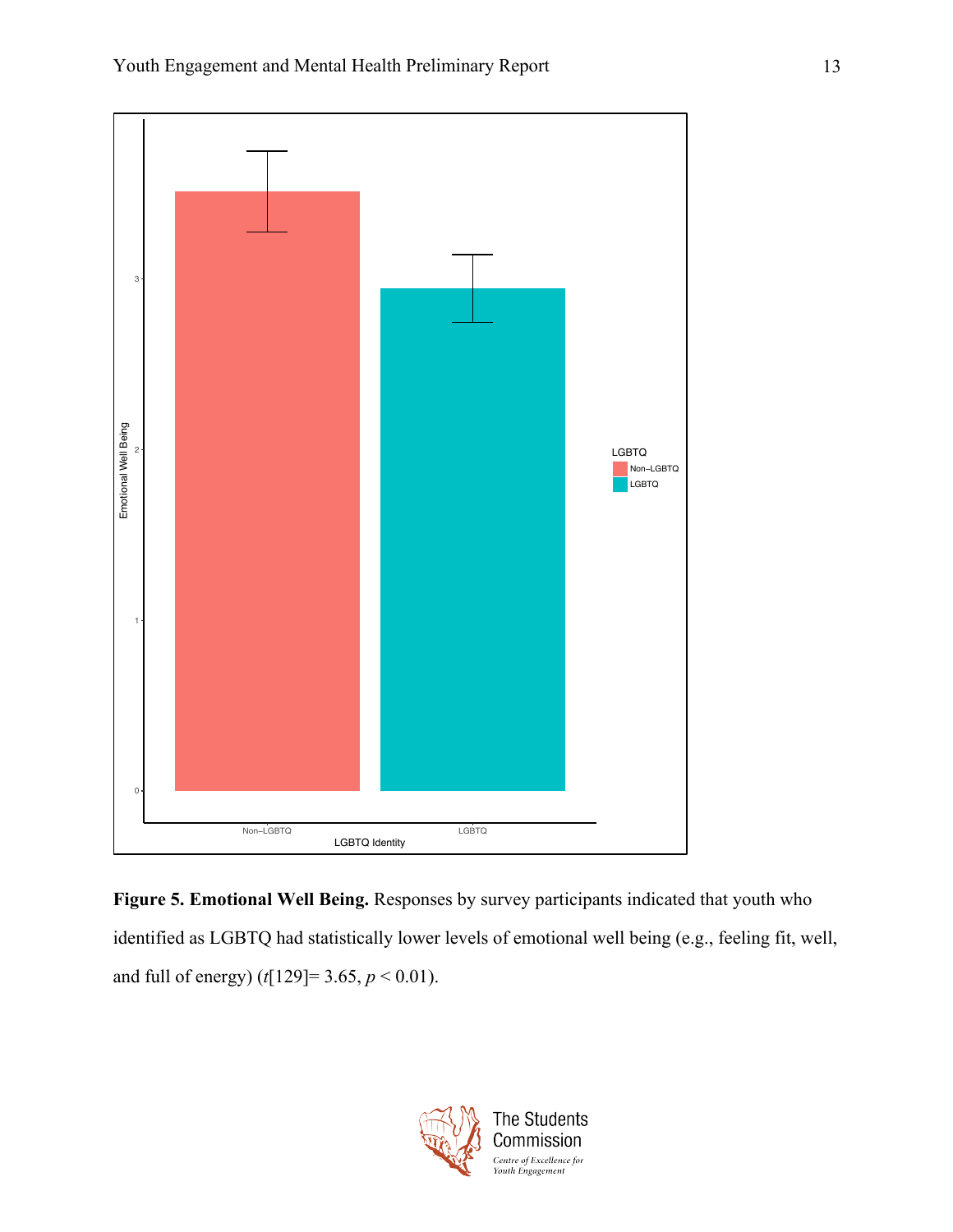## Limitations

.

The findings presented in this report are based on probabilities and averages, and do not necessarily apply to all individuals who have participated in the research project. Also, the project is in its early stages. The small number of survey responses means swings in the data (averages) may be strongly affected by one individual response. These limitations do not necessarily disqualify the findings from this study. They should, however, be considered when reading through and interpreting the results.

## Recommendations and Next Steps

Current findings clearly suggested that the LGBTQ youth who participated in the survey experienced greater mental health concerns and lower emotional well being than do non-LGBTQ youth. At the same time, they experienced programs as being as safe and welcoming as did non-LGBTQ youth. With more participants, we will be able to look more closely at differences within our sample (e.g., differences among types of programs, differences among youth of varying ages).

Although further research is needed, over time and with a larger sample of young people, our findings suggest that there is a need for increased supports for LGBTQ youth. This increased support appears to be critical in order to build youth's resiliency, as well as preventing or reducing the greater mental health challenges that they experience.

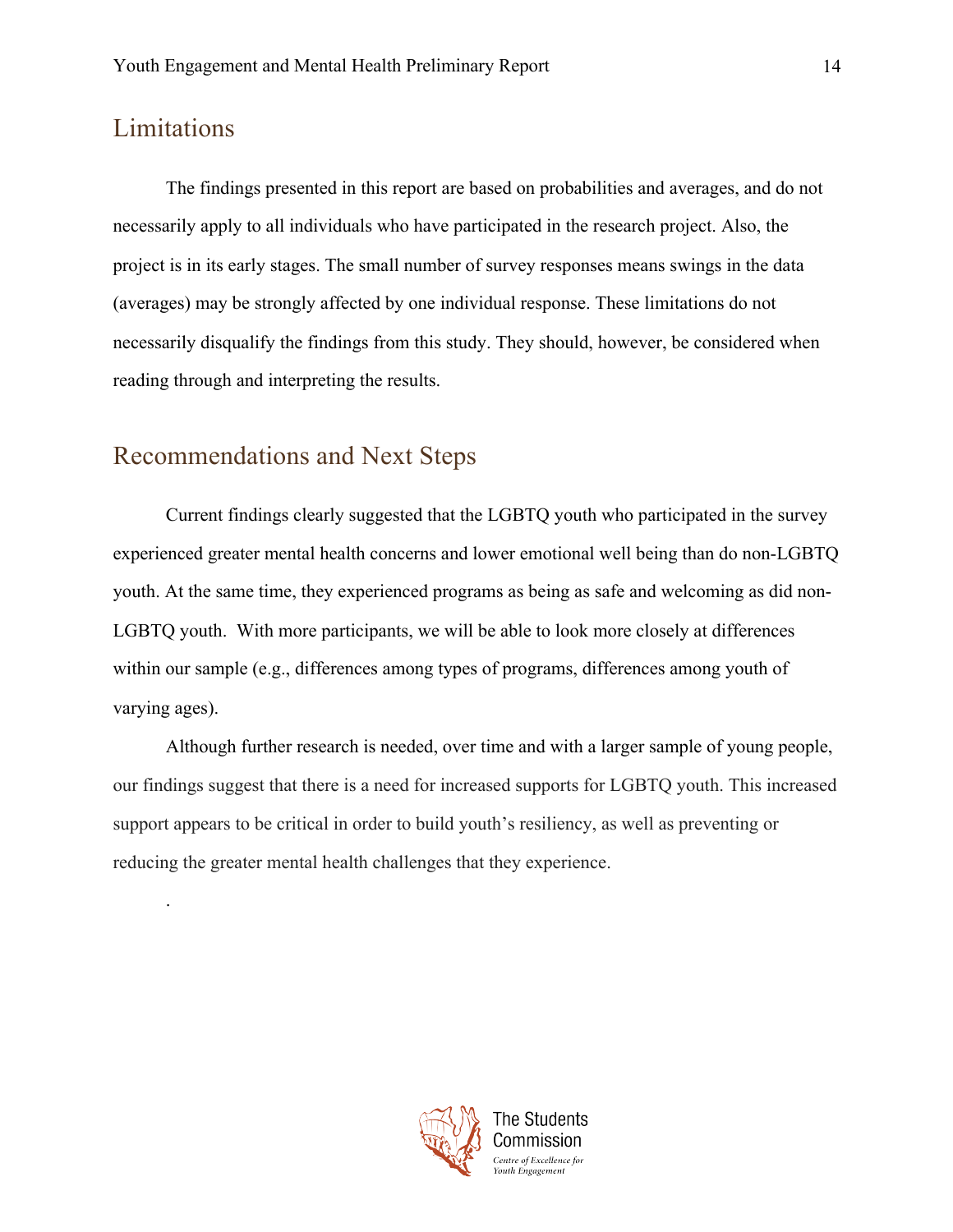## References

- Bowen, S., & Zwi, A. (2005). Pathways to "evidence-informed" policy and practice: A framework for action. PLoS Medicine, 2, e166.
- Centre for Addiction and Mental Health Resource Centre. (2012). Youth mental health promotion in Canada: A scoping review. Retrieved from http://www.hclinkontario.ca/resources/resources/ mental-health-promotion.html
- Centre for Addiction and Mental Health. (2014). *Best practice guidelines for mental health promotion programs: Children (7–12) & youth (13–19).* Toronto, ON: Author.
- Ciocanel, O., Power, K., Eriksen, A., & Gillings, K. (2017). Effectiveness of positive youth development interventions: A meta-analysis of randomized controlled trials. *Journal of Youth and Adolescence, 46*, 483–504. doi: 10.1007/s10964-016-0555-6
- Coghlan, D., & Brannick, T. (2014). *Doing action research in your organization* (4th ed.). Thousand Oaks, CA: Sage.
- Graham, I. D., Logan, J., Harrison, M. B., Straus, S. E., Tetroe, J., Caswell, W. et al. (2006) Lost in knowledge translation: Time for a map? *Journal of Continuing Education in the Health Profession. 26,* 13-24.
- Kitson, A. L., Harvey, G., McCormack, B. (1998) Enabling the implementation of evidence based practice: A conceptual framework. *Quality in Health Care, 7,* 149-158.
- Lavis, J. N., Robertson, D., Woodside, J. M., McLeod, C. B., Abelson, J., & Knowledge Transfer Study Group (2003). How can research organizations more effectively transfer research knowledge to decision makers? *Millbank Quarterly, 81,* 221-48.